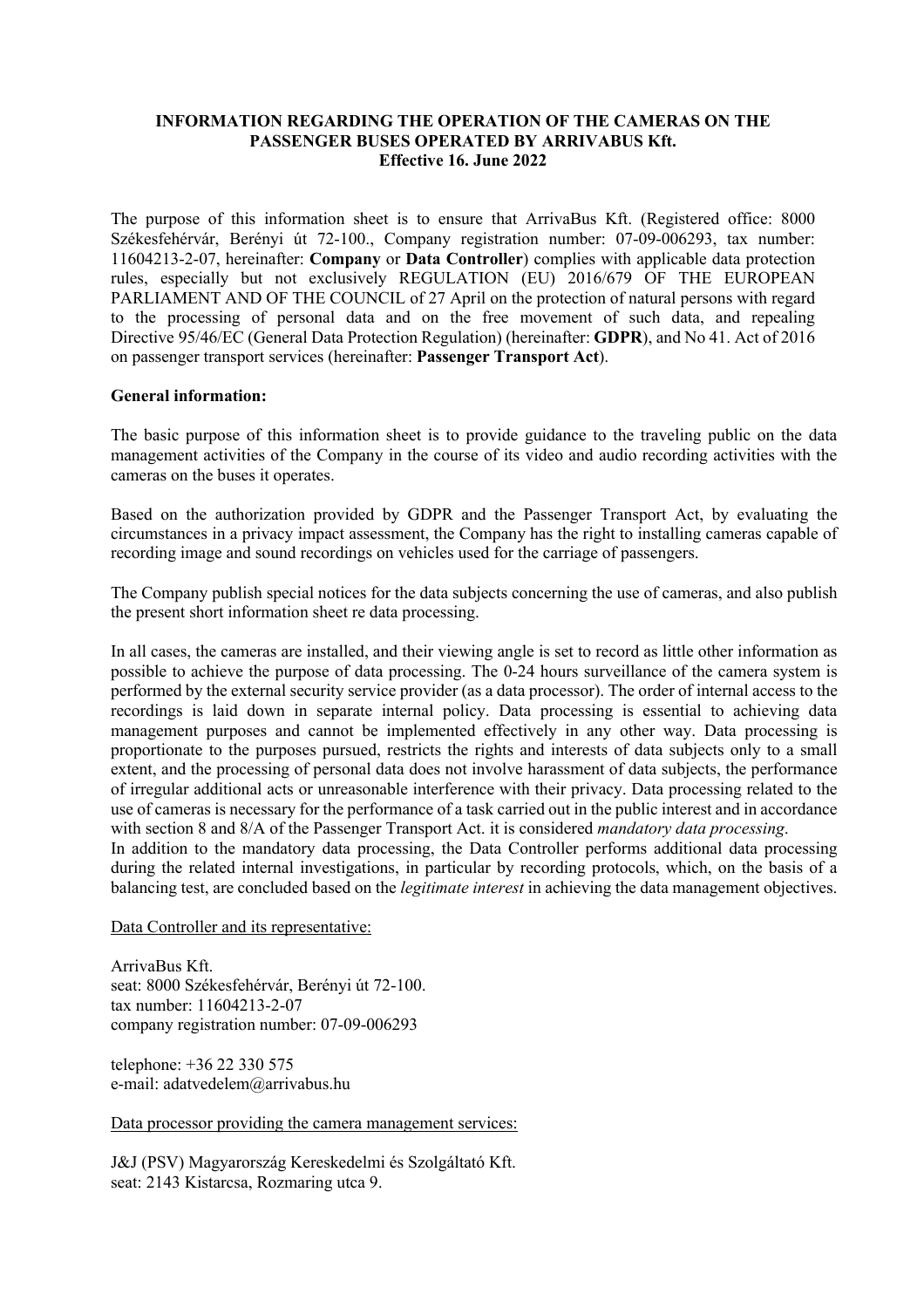tax number: 14378892-2-13 company registration number: 13-09-121272 contact data: telephone: +36 1 8983905 e-mail: info@jandjpsv.eu

For convenience the particulars of the data processing are recorded below in chart format:

## Camera surveillance on operated buses

In connection with its passenger transport service activities, the Company may operate camera surveillance system on the vehicles used by the Company and its subcontractors for passenger transport.

The Company will automatically delete the recorded image, sound or image and sound records on the 16th day after the recording, if it they are not used in court or official proceedings.

Any person whose right or legitimate interest is affected by the image or sound records may, within 15 days of the recording, by proving his/her right or legitimate interest, and those who are included in the records without proving their right or legitimate interest, may request the Data Controller (on the above contact) not to delete the image or sound records.

At the request of a court or authority, the recorded image or sound records shall be sent to the court or authority or, if the court / authority so orders, to the requesting person without delay. If a request has been made for the Company not to delete the records on the 16th day, the records may not be deleted until the court / authority request is received by the Data Controller or otherwise the records are necessary for the reason indicated in the request of the data subject, but not more than for 6 months from the date of receipt of the request. Meaning, that if the Company does not receive an official or court request within 6 months of receiving the request, the records must be deleted.

The Company may use the image, sound or image and sound records concerning the persons using the transport services, the users of the equipment in its operation, the employees and agents of the service provider and the persons in the areas under its management, as well as their luggage, vehicles, equipment and facilities, to investigate the circumstances of accidents, damages and complaints filed with the Company. For the duration of such investigation, but not later than 60 days from the date of the recording, the Company shall be released from the obligation to deletion, provided that the event has been reported to it within the specified time limit or has otherwise become known to it. The image, sound or image and sound records used for the investigation shall be deleted on the 15th day after the completion of the investigation and the measures taken as a result; or in case of any further appeal proceedings, including judicial or other official proceedings, on the 15<sup>th</sup> day after the final court/authority decision.

In the event of passenger complaints, passenger accidents, damage / theft on buses, or other events other than in the ordinary course of business - if no request or other application is received within the legal opening period - the Company will draw minutes on what can be seen and heard on the camera records, which minutes shall be attached to the minutes on the actual incident and will be saved until of elapse of statutory timeframe for possible claims.

The recordings are recorded by an external service provider as a data processor, the records are downloaded by the external service provider operating the camera system in case of a separate request from the Company. The transfer of the records to the Company is always confirmed in minutes.

|                             |                                                                  |                                                | Description of Type of data   Purpose of data   Legal basis of data   Source   Addressees |           |                   |
|-----------------------------|------------------------------------------------------------------|------------------------------------------------|-------------------------------------------------------------------------------------------|-----------|-------------------|
| data processing   processed |                                                                  | processing                                     | processing                                                                                | of data   |                   |
|                             | Management of $\bullet$ Portraits of the protection of Mandatory |                                                |                                                                                           | data Data | Data<br>processor |
|                             |                                                                  |                                                | video and audio persons in the the life, person, processing $(GDPR)$ subjects             |           | providing<br>the  |
| records                     |                                                                  |                                                | of   passenger area of   bodily integrity   Article 6 (1) point e)                        |           | camera            |
| camera                      |                                                                  |                                                | buses and, in some   and property of   based on section 8 and                             |           | surveillance      |
| surveillance on             | cases.                                                           |                                                | partially   passengers and of $  8/A$ . of the Passenger                                  |           | services          |
| passenger buses             |                                                                  | visible in external the service Transport Act) |                                                                                           |           |                   |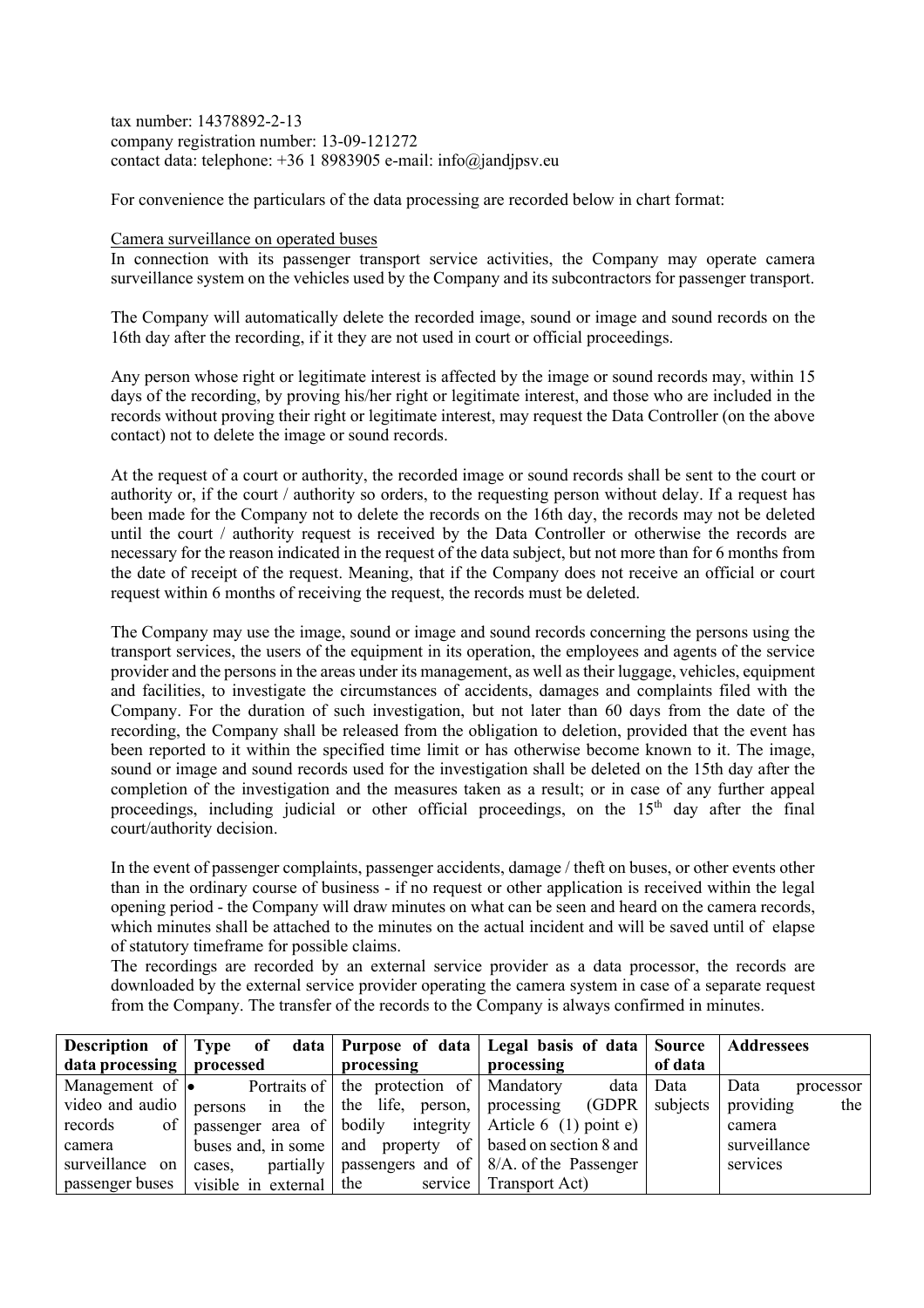|                                                               | locations<br>around<br>the buses and in<br>traffic, and GPS<br>data adapted to the<br>movement of the<br>buses<br>Contents<br>of the application<br>for<br>form<br>downloading data                                                                                           | provider's<br>employees<br>and<br>agents; detection<br>and proving of<br>facts in case of<br>illegal acts and<br>offences<br>against<br>them;<br>demonstration of<br>offenses<br>against<br>them;<br>investigation<br>of<br>accidents<br>and<br>complaints                                                                                                                            |                                                                                                                                                                                             |                  | Police/courts, other<br>authorities, should<br>the need arise                                                                                |
|---------------------------------------------------------------|-------------------------------------------------------------------------------------------------------------------------------------------------------------------------------------------------------------------------------------------------------------------------------|---------------------------------------------------------------------------------------------------------------------------------------------------------------------------------------------------------------------------------------------------------------------------------------------------------------------------------------------------------------------------------------|---------------------------------------------------------------------------------------------------------------------------------------------------------------------------------------------|------------------|----------------------------------------------------------------------------------------------------------------------------------------------|
| Minutes on the<br>content of video<br>and<br>audio<br>records | description<br>concerning<br>persons and their<br>movements in the<br>passenger area of<br>buses and, in some<br>partially<br>cases,<br>visible in external<br>locations<br>around<br>the buses and in<br>traffic, and GPS<br>data adapted to the<br>movement of the<br>buses | the protection of<br>the life, person,<br>bodily<br>integrity<br>and property of<br>passengers and of<br>the<br>service<br>provider's<br>employees<br>and<br>agents; detection<br>and proving of<br>facts in case of<br>illegal acts and<br>offences<br>against<br>them;<br>demonstration of<br>offenses<br>against<br>them;<br>investigation<br>of<br>accidents<br>and<br>complaints | Legitimate<br>interest:<br>Protection of persons<br>and property and the<br>facilitation<br>of<br>the<br>investigation<br>and<br>proving of facts in<br>case of accidents and<br>complaints | Data<br>subjects | Data<br>processor<br>providing<br>the<br>camera<br>surveillance<br>services<br>Police/courts, other<br>authorities, should<br>the need arise |

Data processing in connection with the exercising of data subject rights re camera records

Data subjects may, within the retention period, exercise their rights in connection with data processing, be informed about the processing of their data, and have the opportunity view the records and request a copy of the camera records.

Data subject may request a view / copy of the records as follows:

Data Subject may submit his/her request in person, in writing or by e-mail. When submitting the request, the Data Subject must specify exactly to which records the Data Subject intends to submit the request (when, where in which bus was the records made). Data subject must specify exactly on which bus, in which part of the vehicle he/she traveled and what color and type of clothing he/she wore, and must prove identity by sending a copy of any photo ID in order for (i) the Data Controller to verify that the request was indeed received from the Data Subject and (ii) the Data Subject can be identified on the basis of his or her portrait (the other actors must be masked in the records). A copy of the ID card will be kept until the retention period of the camera records (if applicable, until the relevant police or other procedure is completed  $+ 15$  days).

The Data Subject may request a copy of the records by personal receipt, by post or by electronic means, in the request Data Subject must specify its choice, and accordingly must provide the necessary data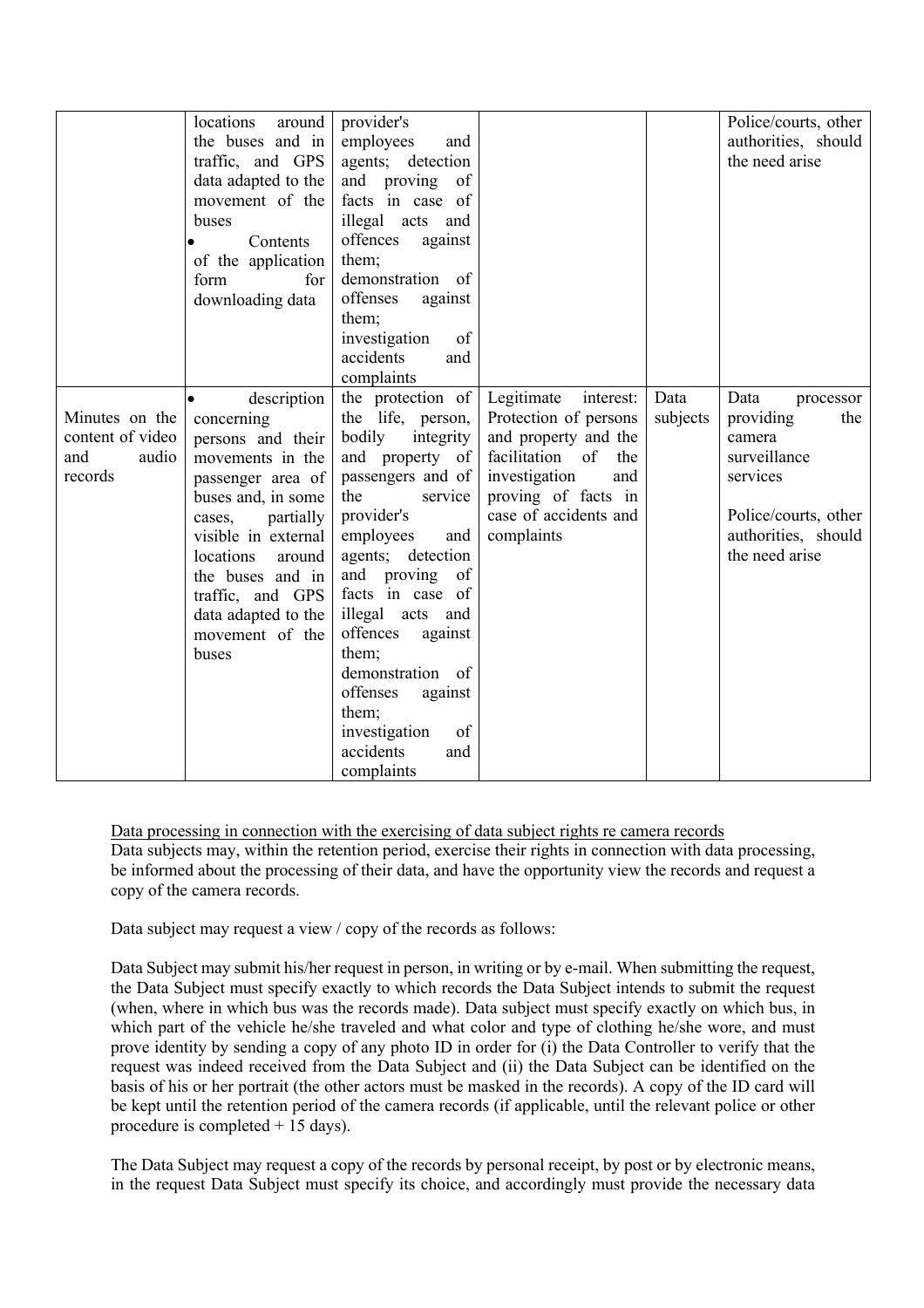(postal address, e-mail address). If the Data Subject does not provide the data carrier necessary for saving the records in the request, he/she shall reimburse the Data Controller for the fee. In the case of delivery by post, the postage fee shall also be borne by the person Data Subject.

- a) ) If the Data Subject receives the records in person, the reception may take place at the premises of the Company (1119 Budapest, Andor u. 27-31, entrance from Thán Károly u.) on Wednesdays between 10 am and 2 pm. Upon receipt, the Data Subject must identify himself/herself by presenting his/her identity card or other photo ID and the fact if receipt will be recorded in minutes, a copy of which will be handed over to the Data Subject.
- b) In case of postal delivery, the Data Controller shall send the records to the postal address named by the Data Subject, and the delivery shall be governed by the business rules of Magyar Posta (please note that according to the postal rules, delivery may also take place to a deputy (e.g. cohabiting family member) over which the Data Controller has no influence).
- c) If Data Subject request the records by e-mail, the Data Controller will send the records in encrypted form to the e-mail address provided. The password required to decrypt is sent on a separate channel.

Any person whose right or legitimate interest is affected by the image or sound records may, within 15 days of the recording, by proving his/her right or legitimate interest, and those who are included in the records without proving their right or legitimate interest, may request the Data Controller (on the above contact) not to delete the image or sound records. In such case at the request of a court or authority, the recorded image or sound records shall be sent to the court or authority or, if the court / authority so orders, to the requesting person without delay. In such case If the records may not be deleted until the court / authority request is received by the Data Controller or otherwise the records are necessary for the reason indicated in the request of the data subject, but not more than for 6 months from the date of receipt of the request.

A request for non-deletion may be made as follows:

- a) a) If the applicant is included in the records himself/herself, he/she is not obliged to substantiate his/her request, however, when submitting the request, he/she must specify exactly to which records he/she intends to submit the request (when, where in which bus was the records made). Must specify exactly on which bus, in which part of the vehicle he/she traveled and what color and type of clothing he/she wore and must prove identity by sending a copy of any photo ID in order for (i) the Data Controller to verify that the request was indeed received from a Data Subject and (ii) the Data Subject can be identified on the basis of his or her portrait. A copy of the ID card will be kept until the retention period of the camera records (if applicable, until the relevant police or other procedure is completed  $+ 15$  days).
- b) d) If the applicant is not included in the records himself/herself, he/she must substantiate the submission of his/her claim and prove his/her right or legitimate interest. The applicant needs to specify to which records he/she intends to submit the request (when, where in which bus was the records made), and before which authority and for what purpose he/she intend to use the records. Must specify exactly on which bus, in which part of the vehicle where the given incident re which he/she intends to use the records, and if possible, needs to describe the relevant circumstances which may allow the Data Controller to identify the recordings.

Recordings stored on the basis of a request for non-deletion shall be handed over to the authority/court upon request of an authority/court or, in the event of such order of the court/authority, to the requesting person.

| Description of data   Type of data |                                      | Purpose of data     | Legal basis of  | <b>Source</b> | <b>Addressees</b> |
|------------------------------------|--------------------------------------|---------------------|-----------------|---------------|-------------------|
| processing                         | processed                            | processing          | data processing | of data       |                   |
| Data processing in                 | • Name of applicant   Answering Data |                     | Statutory       | Data          |                   |
| connection with the                | the<br>$\bullet$ In<br>case          | Subject requests re | obligation:     | Subject       |                   |
| exercising of data                 | applicant is the                     | camera records      | Article 12 of   |               |                   |
| subject rights re                  | Subject<br>Data                      |                     | <b>GDPR</b>     |               |                   |
| camera records                     | portrait<br>his/her                  |                     |                 |               |                   |